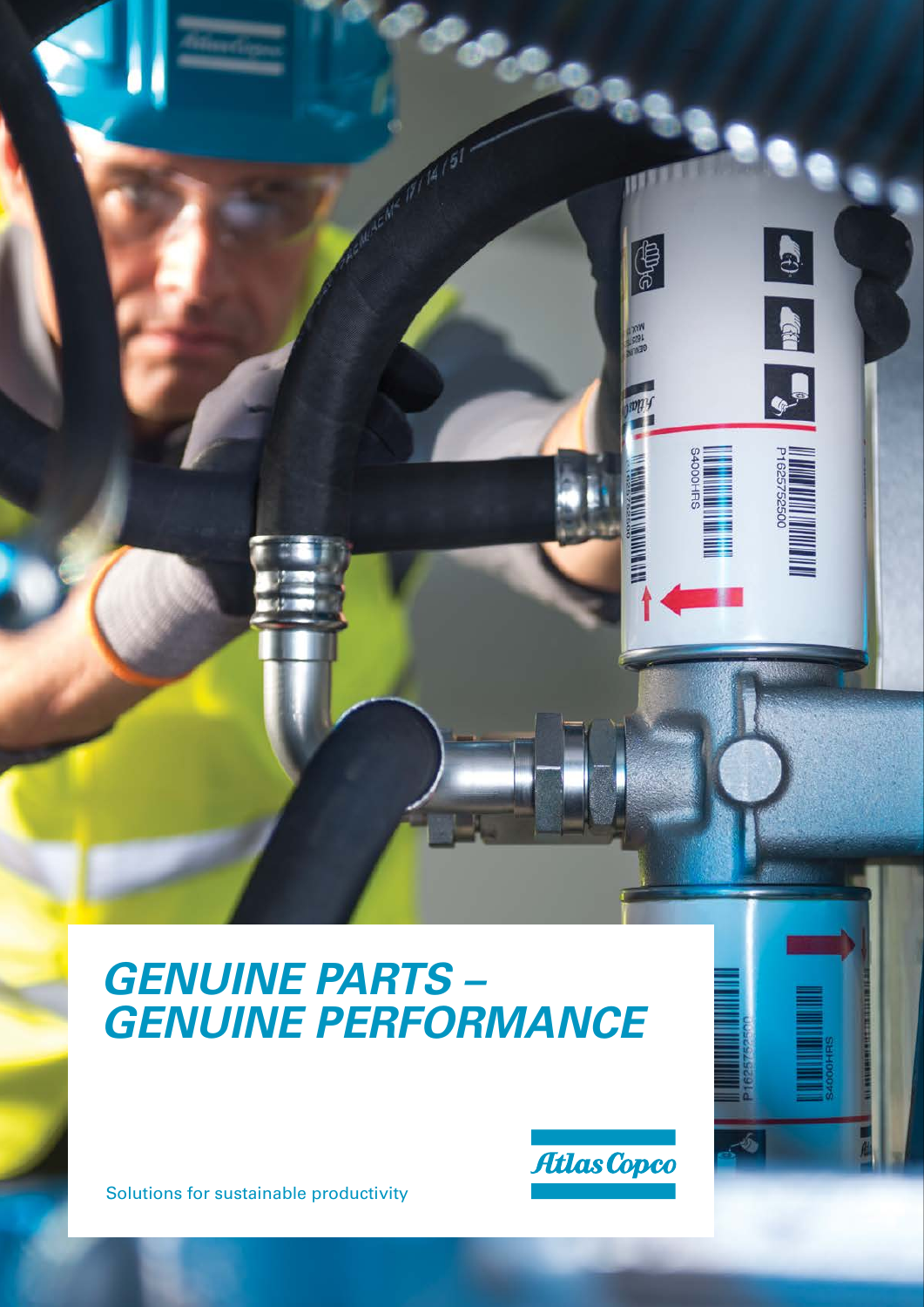### *YOUR PERFORMANCE EXPECTATIONS*

You chose an Atlas Copco compressor because it meets all your requirements, including output, energy efficiency, uptime, air quality and equipment life. However, operational conditions and ordinary wear and tear will inevitably impact the performance of your equipment.

In order to maintain your equipment's initial specifications, it is vital to use genuine parts during servicing. Parts that were designed and produced according to the exact specifications of your compressor ensuring its original performance.

### *DID YOU KNOW?*

*By choosing genuine parts you can contribute to reducing your compressor's CO<sub>2</sub> emissions by up to 15%.*

#### *COST OF USING GENUINE PARTS VS. ALTERNATIVE PARTS*



# *1 OPTIMIZING YOUR ENERGY EFFICIENCY*

Compressed air systems account for roughly 10% of the total industrial consumption of electricity. In some plants, up to 50% of all power is used by compressed air systems. Optimizing energy efficiency offers enormous environmental benefits, in addition to lowering your total cost of ownership. Remember, energy consumption constitutes up to 85% of your air compressor's life cycle costs.

Genuine parts prevent or minimize the potential for air leaks, pressure losses and friction between components, ensuring your equipment provides the output you expect at minimal power consumption.

### *DID YOU KNOW?*

*Non-genuine compressor oil significantly reduces the performance and lifetime of genuine components in your compressor.*

## *2 MAXIMIZE YOUR UPTIME*

Genuine compressor lubricants are designed to deliver the maximum possible performance of your air compressor. Alternative, non-genuine oils jeopardize both the original efficiency levels of your installation and the integrity of individual equipment components.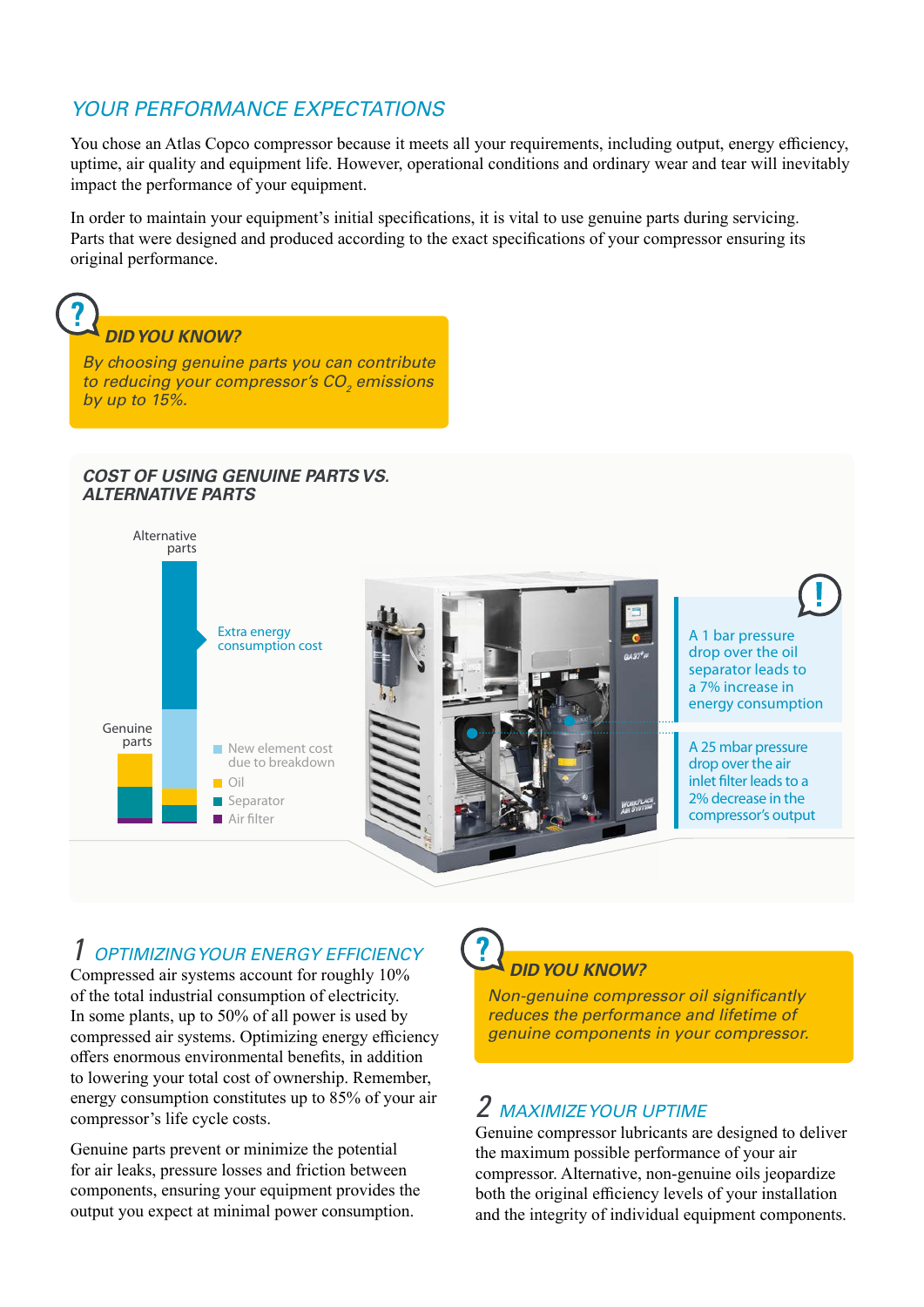Genuine lubricants contain additives that maximize the lifetime of crucial components such as the oil cooler, oil filter, flexible connections and the screw element, avoiding the risk of failures and equipment breakdowns. Money saved by choosing an alternative oil can easily evaporate due to shorter service intervals, component failure and unplanned downtime.

# *DID YOU KNOW?*

*Genuine Service Kits contain everything needed for a service interval based on the design of your equipment and operational experience.*

# *3 MEETING ALL YOUR EQUIPMENT'S NEEDS*

As the Original Equipment Manufacturer, we know exactly which parts need to be replaced when. After all, we are the ones who developed and tested them. Our Genuine Service Kits consist of everything necessary to maintain the original performance of your equipment in a single package.

Moreover, an Atlas Copco Genuine Service Kit is your guarantee that you get the correct parts when you need them. Not too soon, wasting parts before the end of their lifetime; not too late, undermining your equipment's performance. On time, optimizing your Total Cost of Ownership.

### *4 PROCURING THE PARTS YOU NEED COST-EFFECTIVELY*

Have you ever considered the full impact of individually purchasing all the parts required for a service intervention? Contacting multiple suppliers, clarifying part specifications, managing multiple purchase orders, stock movements and so on? Sourcing individual service parts puts a significant burden on your organization, raising the true cost of procurement.

# *DID YOU KNOW?*

*You can reduce the workload throughout your company by selecting a single supplier* 

*for all your genuine parts.*



Purchasing Genuine Service Kits on the other hand is simple and cost-effective. They have short lead times and require just one purchase order with a single part number on it. You won't have to keep them in stock very long and because it's a single package, there's no chance of individual parts getting lost.

#### *GO FOR GENUINE PERFORMANCE AND CHOOSE GENUINE PARTS.*

Let Atlas Copco provide the parts your equipment needs, safeguarding its initial specifications and ensuring it will continue to meet your expectations.